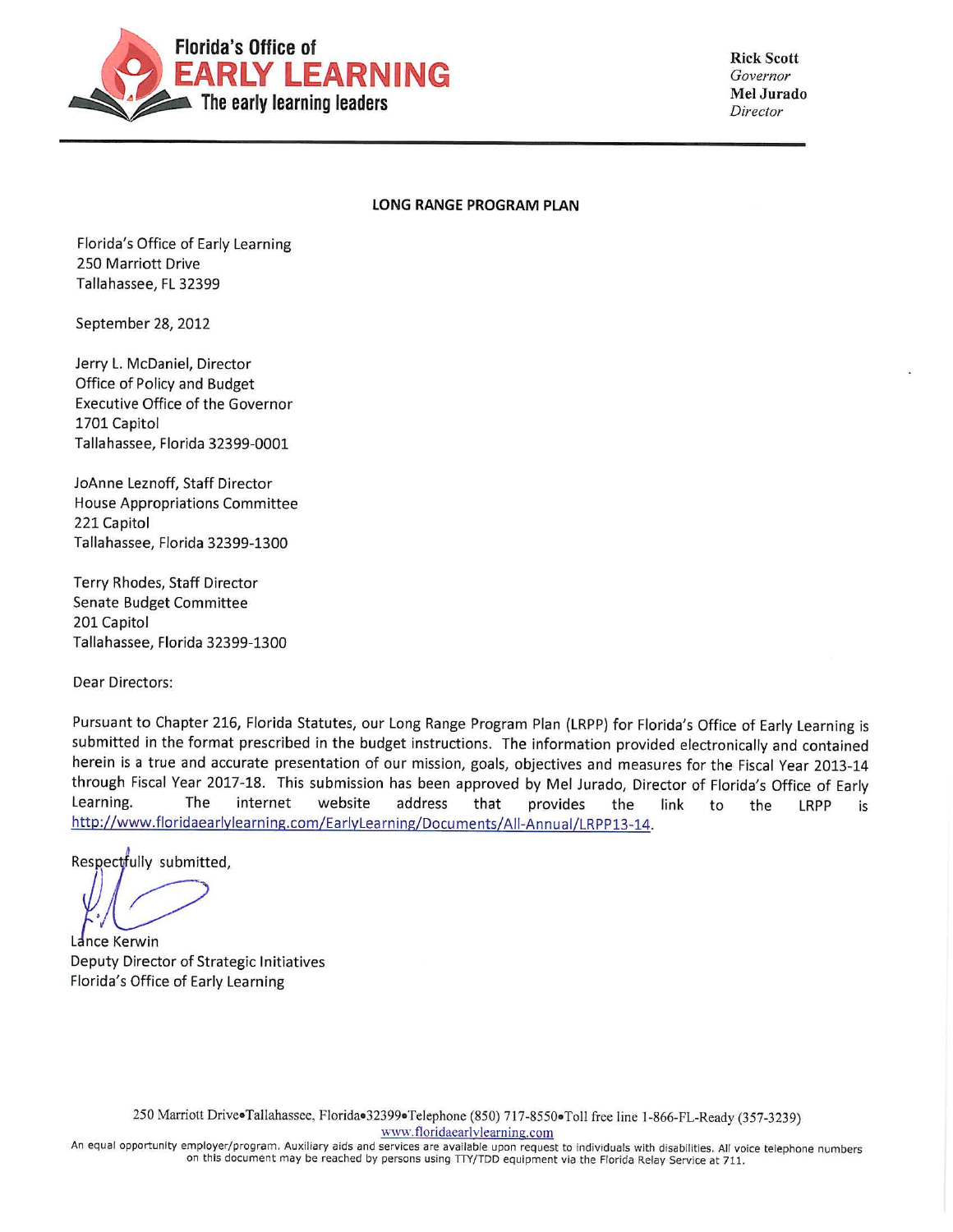<span id="page-1-0"></span>

**Mel Jurado** Director

# **LONG RANGE PROGRAM PLAN**

**Fiscal Years 2013-2014 through 2017-2018**

Florida's Office of Early Learning 250 Marriott Drive Tallahassee, Florida 32399 Phone: 850-717-8550 Toll Free Line: 1-866-FL-Ready (357-3239) www.FloridaEarlyLearning.com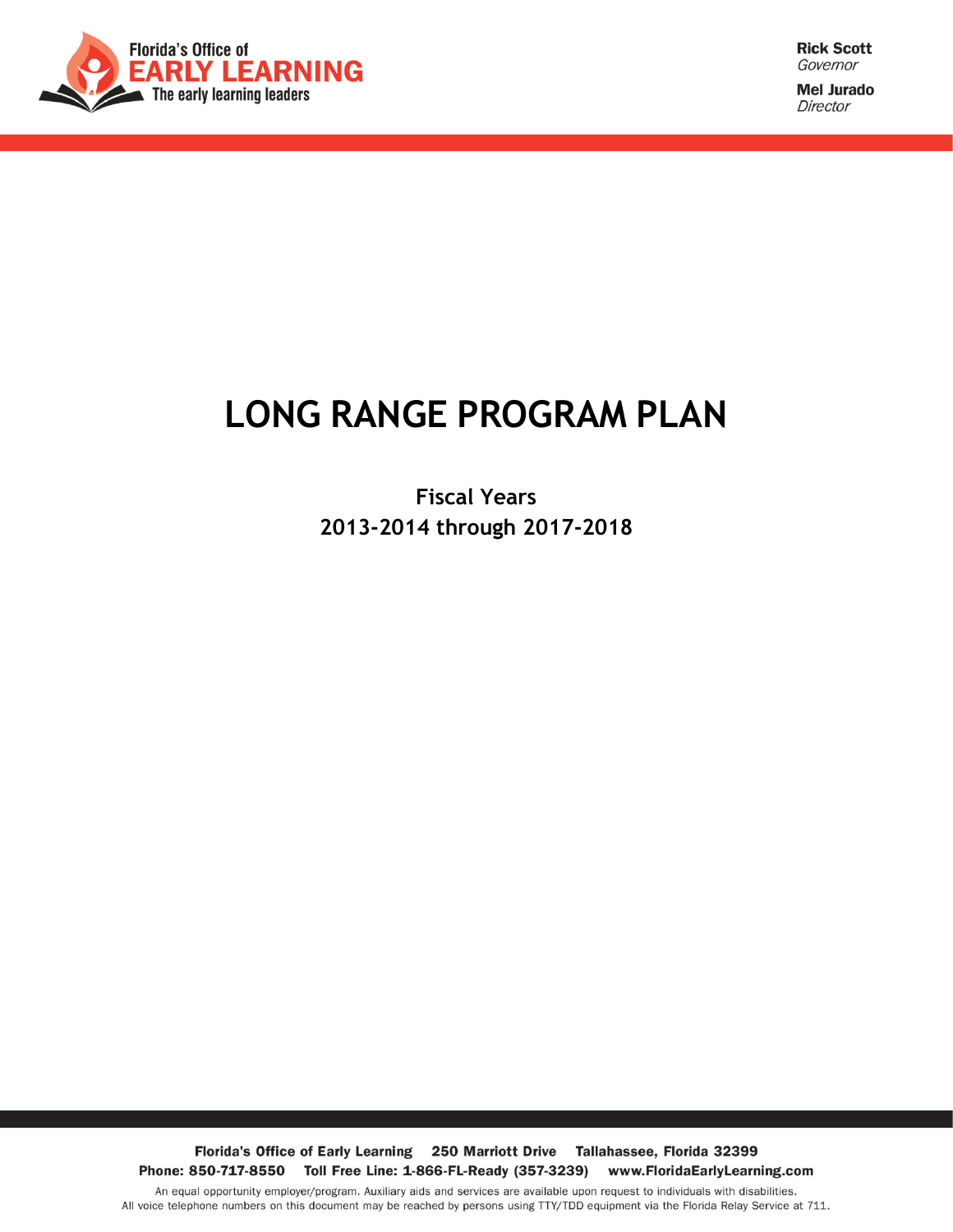# **TABLE OF CONTENTS**

#### <span id="page-2-0"></span>**TABLE OF CONTENTS**

Florida's Office of Early Learning 250 Marriott Drive Tallahassee, Florida 32399 Phone: 850-717-8550 Toll Free Line: 1-866-FL-Ready (357-3239) www.FloridaEarlyLearning.com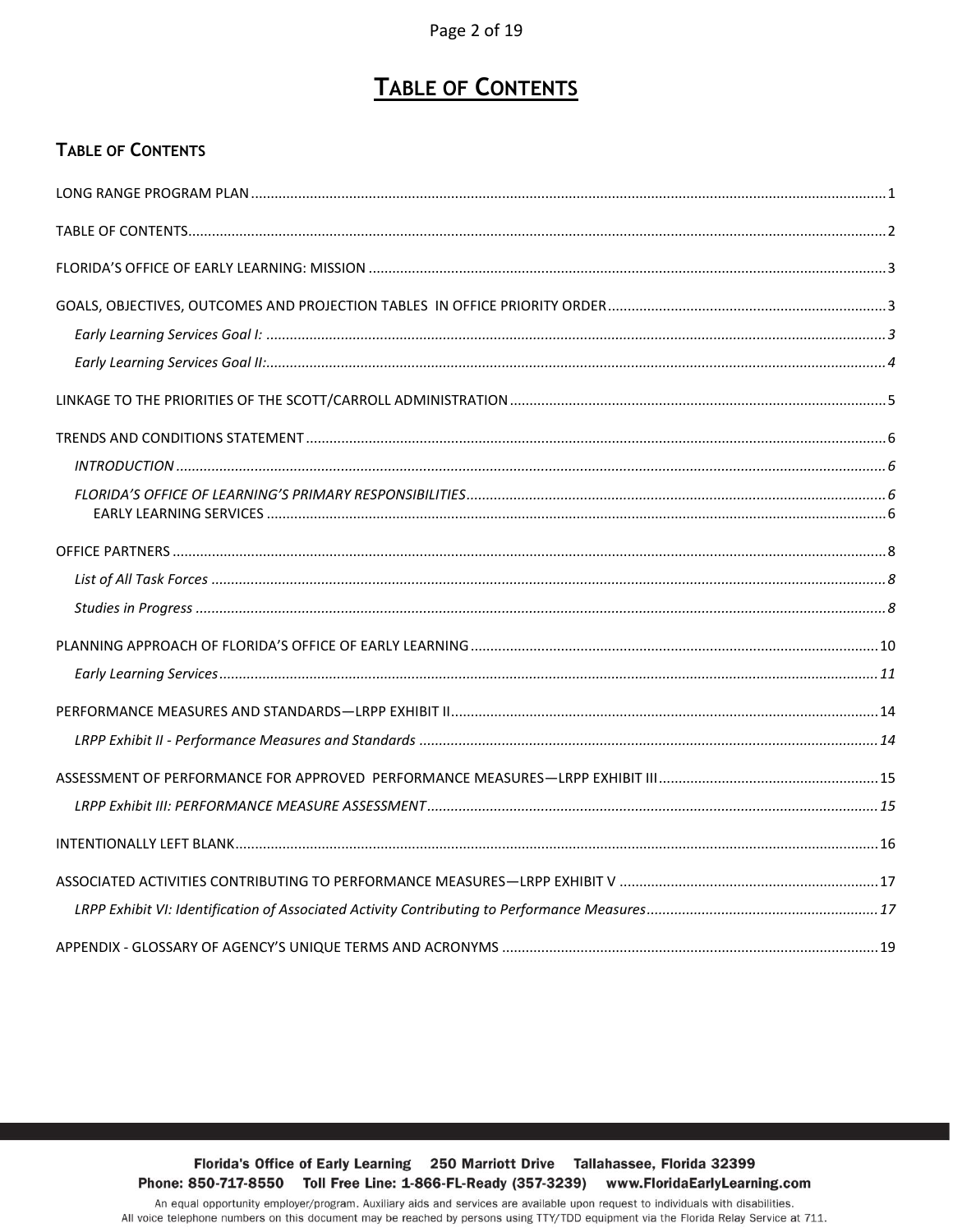Page 3 of 19

# **FLORIDA'S OFFICE OF EARLY LEARNING: MISSION**

### <span id="page-3-0"></span>**Florida's Office of Early Learning leads quality early learning services**

### **GOALS, OBJECTIVES, OUTCOMES AND PROJECTION TABLES IN OFFICE PRIORITY ORDER**

#### <span id="page-3-2"></span><span id="page-3-1"></span>**EARLY LEARNING SERVICES GOAL I:**

Oversee the continuous quality improvement and accountability for Florida's Voluntary Prekindergarten Education (VPK) Program, providing every four-year old child in the state a highquality early learning opportunity while practicing careful stewardship of resources.

Objective 1: Provide for the availability of information and outreach activities to all families with four-year old children and all providers of early education services so that they may participate in the VPK program, Chapter 1002, Florida Statutes.

Outcome 1.A: Percentage of children that participate in VPK who are ready for school when they enter kindergarten based on the Early Childhood Observation System (ECHOS) results.

| <b>Baseline</b><br>FY 2006-07                                                                                                                                                  | FY 2013-14                                                          | FY 2014-15<br>FY 2015-16<br>FY 2016-17 |            | FY 2017-18 |            |  |  |
|--------------------------------------------------------------------------------------------------------------------------------------------------------------------------------|---------------------------------------------------------------------|----------------------------------------|------------|------------|------------|--|--|
| 90.80%                                                                                                                                                                         | 95.80%                                                              | 96.30%                                 | 96.80%     | 97.30%     | 97.80%     |  |  |
| Outcome 1.B:                                                                                                                                                                   | Percentage of all four-year old children served in the VPK program. |                                        |            |            |            |  |  |
| <b>Baseline</b><br>FY 2006-07                                                                                                                                                  | FY 2013-14                                                          | FY 2014-15                             | FY 2015-16 | FY 2016-17 | FY 2017-18 |  |  |
| 56.96%                                                                                                                                                                         | 86.34%                                                              | 87.44%                                 | 87.84%     | 88.24%     | 88.64%     |  |  |
| Percentage of all providers eligible (all providers except informal providers) to<br>Outcome 1.C:<br>provide VPK services statewide that are participating in the VPK program. |                                                                     |                                        |            |            |            |  |  |

| <b>Baseline</b><br>FY 2006-07 | FY 2013-14 | FY 2014-15  | FY 2015-16  | FY 2016-17  | FY 2017-18 |
|-------------------------------|------------|-------------|-------------|-------------|------------|
| 38.55%                        | 59.71%     | 71%<br>52.7 | 71%<br>65.7 | 71%<br>68., | $1.71\%$   |

Florida's Office of Early Learning 250 Marriott Drive Tallahassee, Florida 32399 Phone: 850-717-8550 Toll Free Line: 1-866-FL-Ready (357-3239) www.FloridaEarlyLearning.com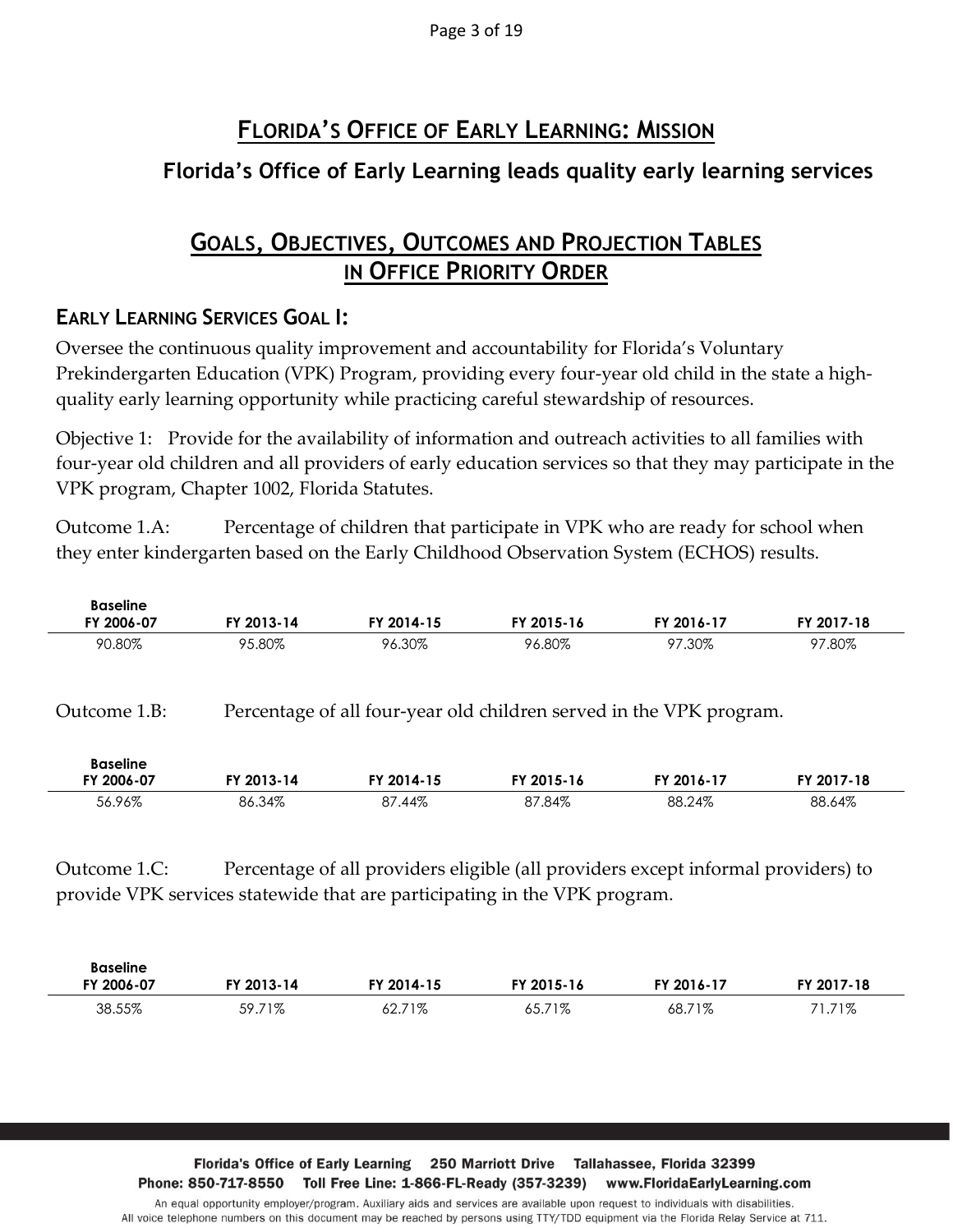#### <span id="page-4-0"></span>**EARLY LEARNING SERVICES GOAL II:**

Oversee the continuous quality improvement and accountability of School Readiness programs and Child Care Resource & Referral programs while practicing responsible stewardship of resources, to enable parents to access child care information and high-quality, full-choice affordable early learning opportunities for their children allowing them to work and achieve financial self-sufficiency, Chapter 411, Florida Statutes, Rule 6M-9.300, Florida Administrative Code.

Objective 2: Provide high quality, affordable early learning and child care services to all eligible Florida families.

Outcome 2.A: Percent of providers in the School Readiness program that also offer VPK.

| <b>Baseline</b><br>FY 2006-07 | TY 2013-14 | FY 2014-15 | FY 2015-16 | <b>FY 2016-1.</b> | FY 2017-18 |
|-------------------------------|------------|------------|------------|-------------------|------------|
| 26.99%                        | 50.28%     | 53.53%     | 56.78%     | 60.03%            | 63.28%     |

Outcome 2.B: Percent of School Readiness families who are offered Child Care Resource and Referral Services.

| <b>Baseline</b> |            |            |             |            |            |
|-----------------|------------|------------|-------------|------------|------------|
| FY 2006-07      | FY 2013-14 | FY 2014-15 | FY 2015-16  | FY 2016-17 | FY 2017-18 |
| 86.91%          | 82.61%     | 85.11%     | 87<br>'.61% | 90.11%     | 92.61%     |

Outcome 2.C: Percentage of children that participate in just the School Readiness program or both School Readiness and VPK who are ready for school when they enter kindergarten based on Early Childhood Observation System (ECHOS) results.

| <b>Baseline</b><br>FY 2006-07 | FY 2013-14 | FY 2014-15 | FY 2015-16 | FY 2016-17 | FY 2017-18 |
|-------------------------------|------------|------------|------------|------------|------------|
| 86.31%                        | 88.30%     | 88.50%     | 88.70%     | 88.80%     | 88.90%     |

Florida's Office of Early Learning 250 Marriott Drive Tallahassee, Florida 32399 Phone: 850-717-8550 Toll Free Line: 1-866-FL-Ready (357-3239) www.FloridaEarlyLearning.com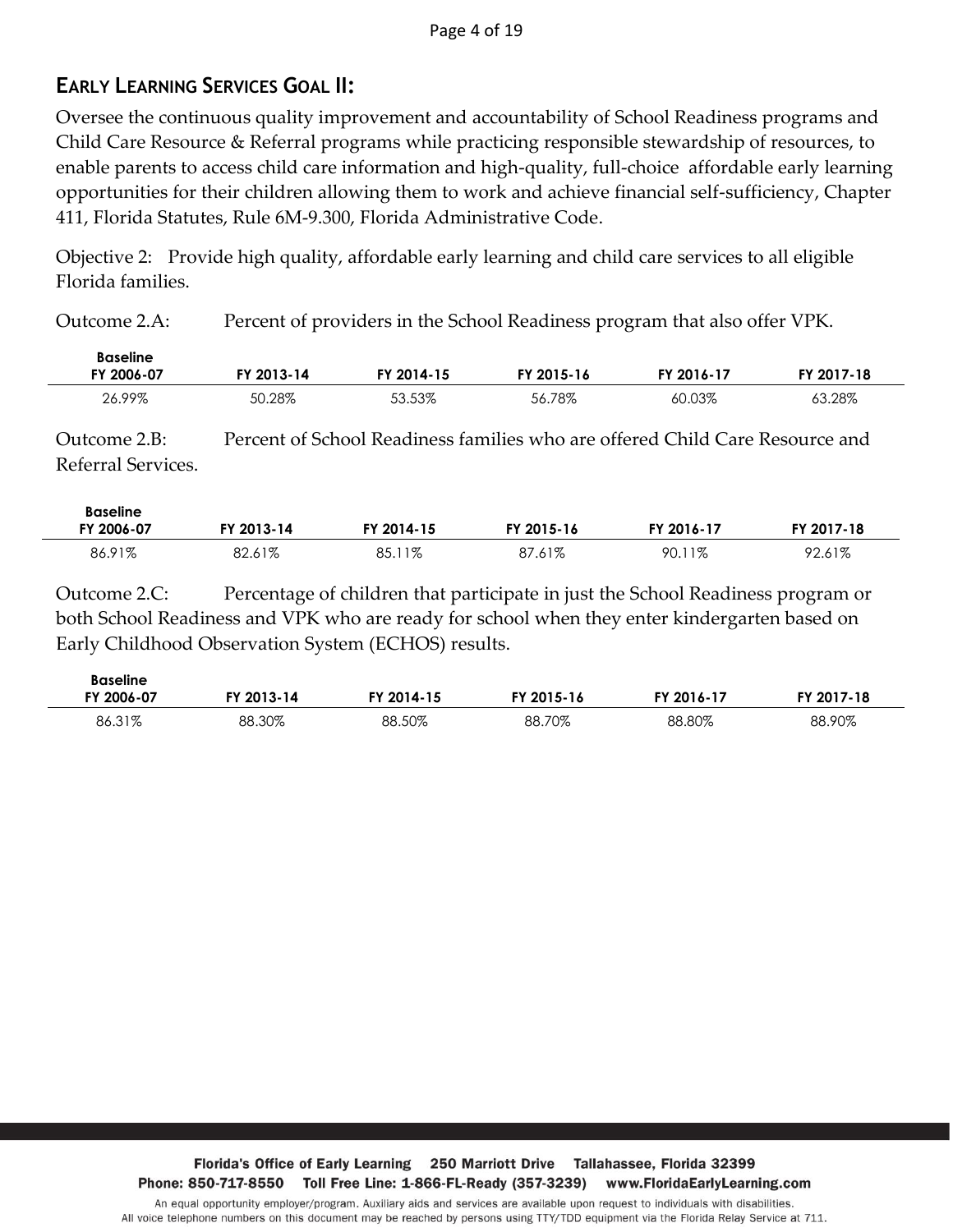### **LINKAGE TO THE PRIORITIES OF THE SCOTT/CARROLL ADMINISTRATION**

<span id="page-5-0"></span>Florida's Office of Early Learning has reviewed the priorities of the Scott/Carroll administration which are as follows:

- Accountability budgeting
- Reduce government spending
- Regulatory reform
- Focus on job growth and retention
- World class education
- Reduce taxes
- Phase out Florida's corporate income tax

Florida's Office of Early Learning links its goals and objectives to the current administration's priorities as it seeks to ensure all eligible Florida families receive access to early learning services through Child Care Resource and Referral, School Readiness, and Voluntary Prekindergarten Education programs. These programs provide access to quality, affordable early education and child care for children between the ages of one month and five years, when childrens' brains develop as much as 90 percent of their lifetime intellectual potential. The following table matches this administration's priorities to the Office's statutory mandate and operational focus.

| <b>Scott/Carroll Administration Priority</b>           | <b>Early Learning Operations</b>                                                                                                                                                                                                                                                                                                                                                                                                                                               |
|--------------------------------------------------------|--------------------------------------------------------------------------------------------------------------------------------------------------------------------------------------------------------------------------------------------------------------------------------------------------------------------------------------------------------------------------------------------------------------------------------------------------------------------------------|
| Accountability budgeting<br>Reduce government spending | The careful stewardship of Florida's resources through the<br>monitoring activities of its Fraud Prevention and Recovery<br>unit is a principal focus of Florida's Office of Early Learning.                                                                                                                                                                                                                                                                                   |
| Regulatory reform<br>World class education             | Aggressively promulgating rules on a number of areas<br>including the creation of a statewide standardized contract,<br>a curriculum review and approval process, child<br>performance standards, and child screening and<br>assessment, the Office is continuing to ensure consistency in<br>quality services to Florida's children and support the<br>development of a world class education system.                                                                         |
| Focus on job growth and retention                      | Florida's Office of Early Learning's School Readiness program<br>supports the state's workforce with quality affordable child<br>care and early education programs that aid families in<br>gaining economic self-sufficiency while preparing children<br>from birth to five for educational success. Assisting the<br>professional development of Florida's early education and<br>child care providers continues as a key initiative in the<br>Office's operations and plans. |

#### Florida's Office of Early Learning 250 Marriott Drive Tallahassee, Florida 32399 Phone: 850-717-8550 Toll Free Line: 1-866-FL-Ready (357-3239) www.FloridaEarlyLearning.com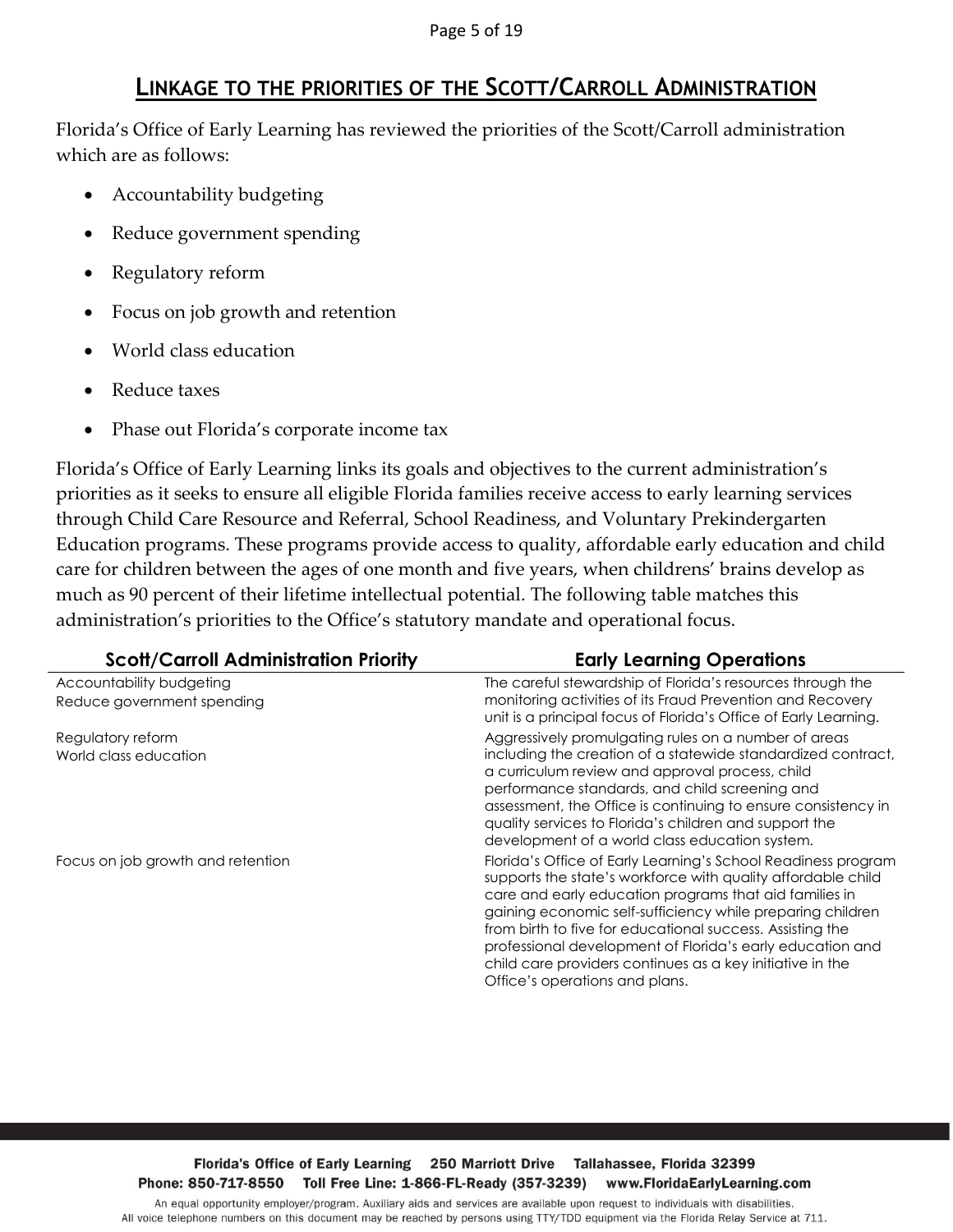# **TRENDS AND CONDITIONS STATEMENT**

### <span id="page-6-1"></span><span id="page-6-0"></span>**INTRODUCTION**

The Florida's Office of Early Learning's (the Office, FOEL) Long-Range Program Plan (LRPP) for Fiscal Years 2013–2014 through 2017–2018 is a goal-based, five year planning document that identifies the Office's goals, objectives and outcomes, structured around its administration of early learning services—the Voluntary Prekindergarten Education Program and the School Readiness program. The Office reviewed and evaluated past, current, and projected performance data for all early learning services and activities. The evaluation used performance data and trends to adjust performance objectives and outcomes where necessary. The LRPP's intended purpose provides strategic direction for Florida's Office of Early Learning, to ensure its goals are attained, and serve as a resource for the citizens of Florida, policy makers, and stakeholders.

### <span id="page-6-2"></span>**FLORIDA'S OFFICE OF LEARNING'S PRIMARY RESPONSIBILITIES**

#### <span id="page-6-3"></span>**EARLY LEARNING SERVICES**

In 2001, the Legislature transferred the Florida Partnership for School Readiness and the responsibility for administering school readiness programs to the Agency for Workforce Innovation (AWI). Effective January 2, 2005, the Legislature established the Office of Early Learning (OEL) within AWI to serve as the state's principal organization responsible for enhancing the early childhood education of Florida's children.

On June 14, 2011, Governor Rick Scott approved Senate Bill 2156 referring to Governmental Reorganization. As a result, on October 1, 2011, the Agency for Workforce Innovation was transferred to the Department of Economic Opportunity. As a part of this transfer, the Early Learning division became a separate budget entity within the Department of Education with a direct report to the Governor, becoming Florida's Office of Early Learning.

Florida's Office of Early Learning administers three major early learning programs— the Voluntary Prekindergarten Education Program, the School Readiness program, and the Child Care Resource and Referral program.

**Voluntary Prekindergarten Education Program**—In December 2004, the Legislature created the Voluntary Prekindergarten Education (VPK) Program to fulfill the constitutional requirement that

> "[e]very four-year old child in Florida shall be provided by the State a high quality pre-kindergarten learning opportunity in the form of an early childhood development and education program which shall be voluntary, high quality, free, and delivered according to professionally accepted standards" (see Article IX, Section 1(b) of the State Constitution).

Florida's Office of Early Learning administers the operational requirements of the VPK program, which is universally available to every four-year-old child in the state.

> Florida's Office of Early Learning 250 Marriott Drive Tallahassee, Florida 32399 Phone: 850-717-8550 Toll Free Line: 1-866-FL-Ready (357-3239) www.FloridaEarlyLearning.com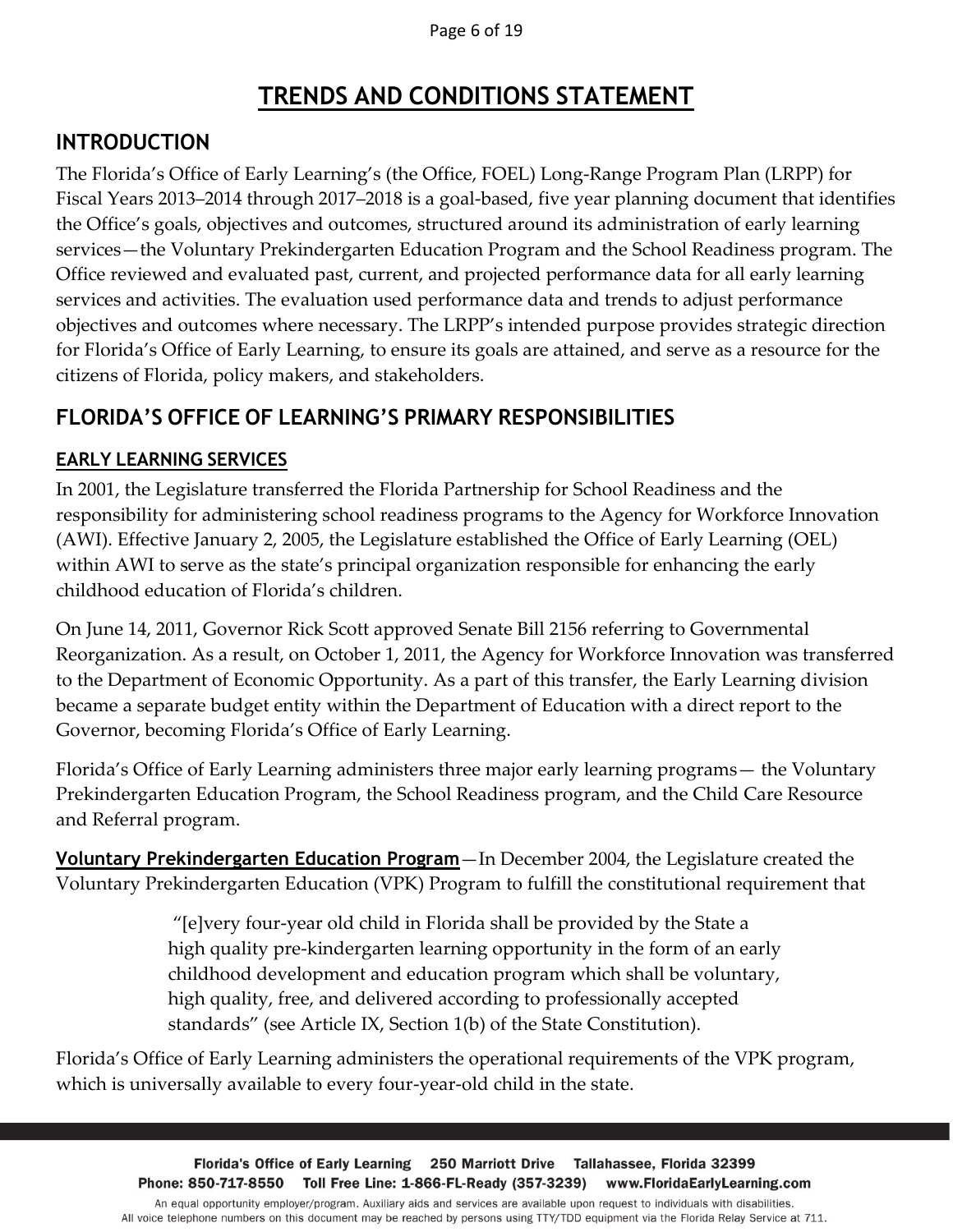**School Readiness Programs**—In 1999, the Legislature enacted the School Readiness Act (see section 411.01, Florida Statutes). The act authorizes the establishment of School Readiness (SR) programs administered at the local level by early learning coalitions and administered at the state level by Florida's Office of Early Learning. The SR programs are early childhood education and child care programs that are provided for specific populations of children based on need. This includes children who are economically disadvantaged (i.e., family income does not exceed 150 percent of federal poverty level), who have disabilities, or who are at risk of abuse, neglect, or abandonment. The SR programs primarily serve children from birth to five years of age.

**Child Care Resource and Referral (CCR&R) Program**—The CCR&R Program is a free service, mandated by Chapter 411.0101, Florida Statutes, that helps families locate an early learning provider that meets their needs. The CCR&R network office is housed in Florida's Office of Early Learning. The CCR&R program provides information and referral services to individuals seeking child care and also provides training and technical assistance to child care providers, enhancing the quality of care and expanding the capacity for services. The state level CCR&R Network staff provides technical assistance and training in a number of areas including community outreach; consumer/public awareness activities; quality customer service; staff development and program oversight; and recruiting and retaining child care providers.

**Early Learning Coalitions**—Florida's Office of Early Learning administers the VPK, SR, and CCR&R programs at the state level and coordinates local service delivery through 31 early learning coalitions that provide services in each of Florida's 67 counties. Each coalition board is composed of at least 15 members, but not more than 30 members. The Governor appoints the coalition board chair plus two additional members for each coalition. The remaining members are locally appointed from the coalition's local community.

**Early Learning Advisory Council**—The 2004 legislation also created the Florida Early Learning Advisory Council (ELAC), which is principally composed of the chairs of the early learning coalitions. The Governor appoints the chair of the advisory council. Two additional members are appointed by the presiding officers of the Legislature. The advisory council submits recommendations to the Governor's office through Florida's Office of Early Learning concerning the state's early learning programs and policies.

**Child Care Executive Partnership**—Florida's Office of Early Learning also administers the Child Care Executive Partnership (CCEP) program—an innovative, public/private partnership program created by the Florida Legislature in 1996 to help employers meet the needs of their working parents by providing financial assistance to cover child care expenses. The CCEP helps private business and charitable foundations match federal and state funding on a dollar-for-dollar basis to provide child care services to participating employee families. Employers investing in employee child care increase the impact of child care assistance funds by 200 percent.

Florida's Office of Early Learning 250 Marriott Drive Tallahassee, Florida 32399 Phone: 850-717-8550 Toll Free Line: 1-866-FL-Ready (357-3239) www.FloridaEarlyLearning.com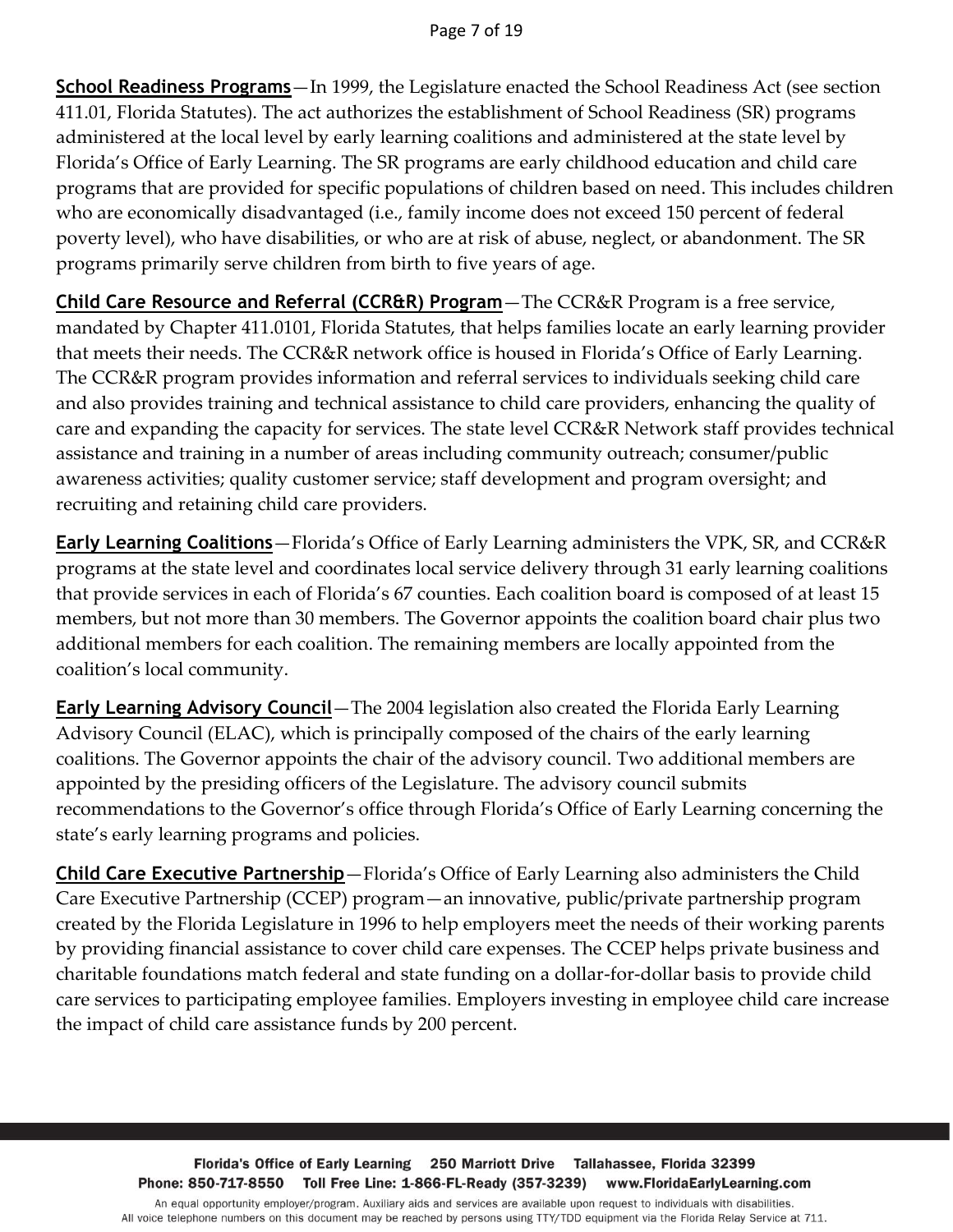Page 8 of 19

## **OFFICE PARTNERS**

#### <span id="page-8-1"></span><span id="page-8-0"></span>**LIST OF ALL TASK FORCES**

Florida's Office of Early Learning continues involvement with several initiatives. These include, but are not limited to, the Florida Surgeon General's Oral Health Workforce Ad Hoc Advisory Committee, the Governor's Commission on Disabilities, the Independent Transition Living Services Advisory Council, the Florida Alliance for Assistive Services and Technology, the Practitioners' Taskforce on Services to Individuals with Learning Disabilities, the Governor's Child Adoption and Permanency Council, the Rural Economic Development Initiative, the Early Childhood Comprehensive System, the Homeless Education Program State Advisory Council, the Florida Faith-Based and Community-Based Advisory Council, and the Child Abuse Prevention and Permanency Advisory Council. Office staff serves on the Commission for the Transportation Disadvantaged, the Children and Youth Cabinet, the State Advisory Council on Early Education and Care, the Florida Interagency Coordinating Council for Infants and Toddlers, and the Developmental Disabilities Council's Child Development Screening Taskforce.

#### <span id="page-8-2"></span>**STUDIES IN PROGRESS**

Florida's Office of Early Learning is the designated fiscal agent for federal funding that supports the State Advisory Council. The overall responsibility of the State Advisory Council is tied to the Office's mission by assisting the development or enhancement of high-quality systems of early education and care which are designed to improve school readiness and early learning services. A major project within the scope of Advisory Council activities is the commission of the Early Education and Care Workforce Study. This comprehensive, statewide study is in progress, obtaining baseline data on early education and care personnel to include:

- Professional preparation and development;
- Ethnic and linguistic background; and
- Compensation and tenure.

The study's goal is to inform the development and enhancement of a quality early care and education system.

Florida's Office of Early Learning 250 Marriott Drive Tallahassee, Florida 32399 Phone: 850-717-8550 Toll Free Line: 1-866-FL-Ready (357-3239) www.FloridaEarlyLearning.com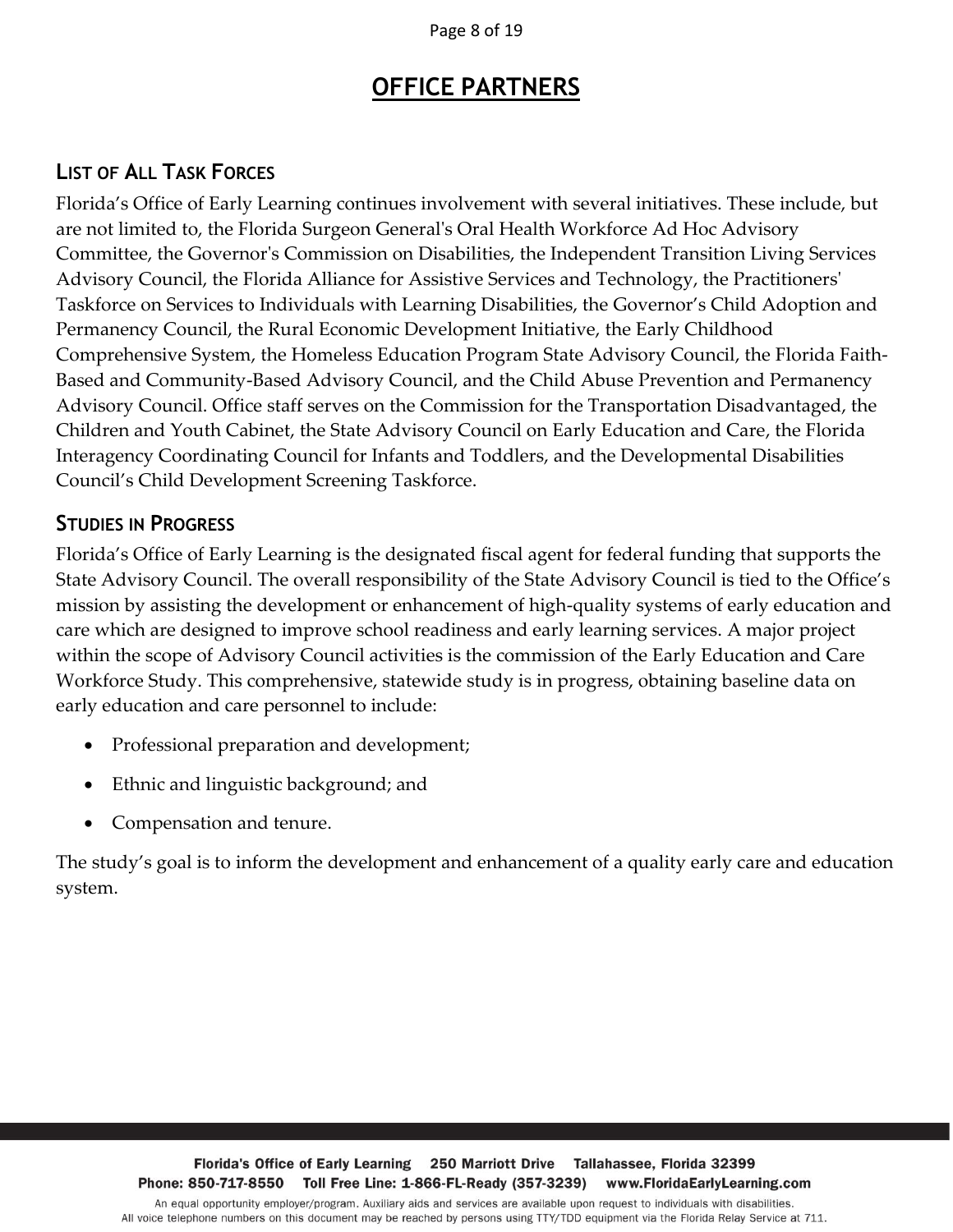The State Advisory Council's scope includes a statewide needs assessment concerning the quality and availability of early childhood education and development programs and services for children from birth to school entry. The assessment includes a measure of the availability of high-quality prekindergarten services for low-income children in the state.

This Early Education and Care Needs Assessment will inform state and local early childhood professionals, policy makers, and service providers of the issues affecting families and children, from birth to school entry. The data gathered will allow the state to identify gaps and opportunities; make data-driven decisions to prioritize areas; and develop recommendations to improve or sustain supports, services, and policies for Florida's early learning system. Ultimately, this effort should improve the quality, accessibility, and affordability of Florida's early education and care programs. The term of any resulting contract is anticipated to be from November 1, 2012 to August 1, 2013.

Florida's Office of Early Learning 250 Marriott Drive Tallahassee, Florida 32399 Phone: 850-717-8550 Toll Free Line: 1-866-FL-Ready (357-3239) www.FloridaEarlyLearning.com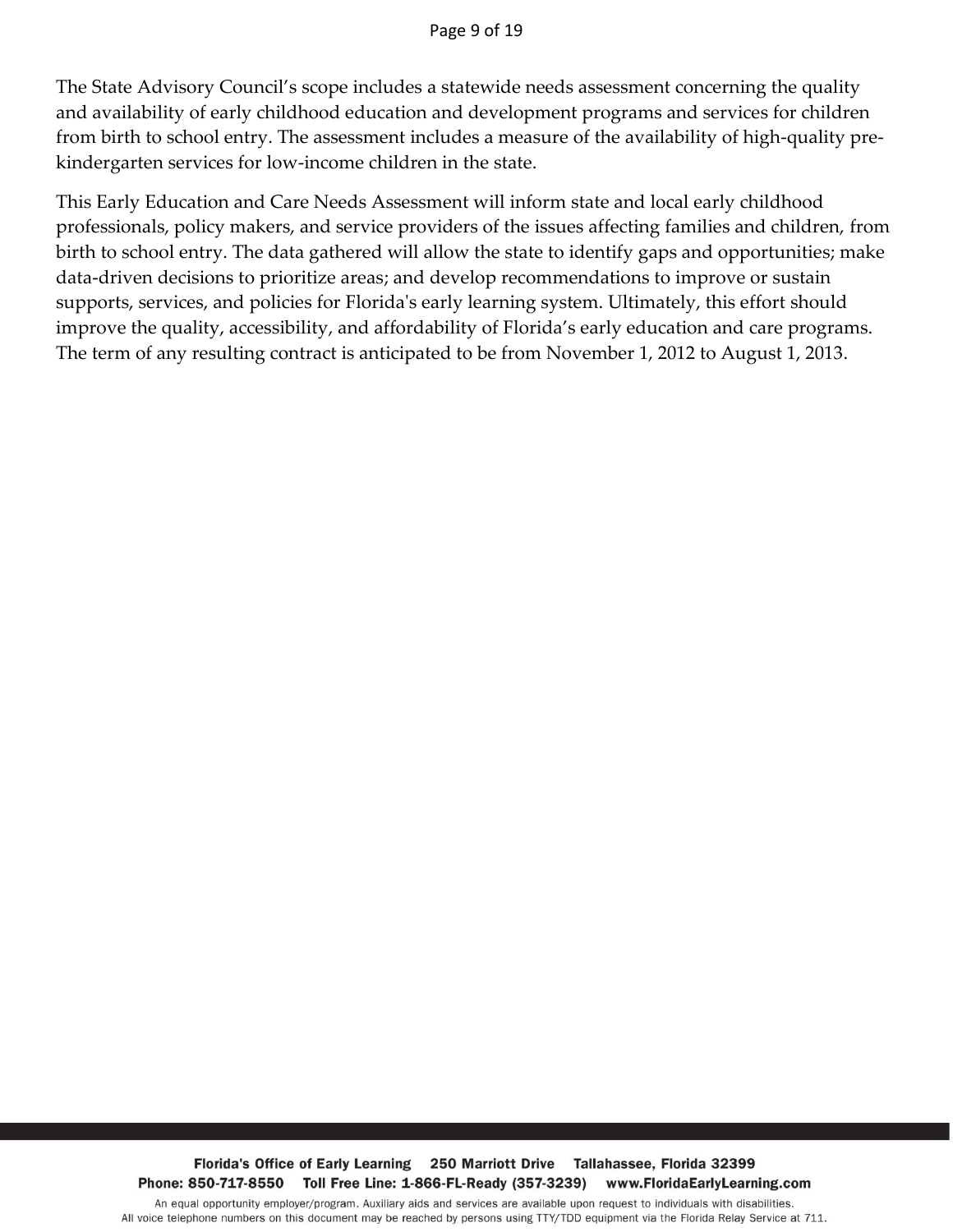#### Page 10 of 19

# **PLANNING APPROACH OF FLORIDA'S OFFICE OF EARLY LEARNING**

<span id="page-10-0"></span>Florida's Early Learning Advisory Council (ELAC) is an advisory board made up of Governorappointed early learning coalition chairs which provide early learning oversight at the state level. The ELAC creates partnerships for establishing action plans to realize the Governor's vision for early learning. The council submits recommendations to the Governor's office through Florida's Office of Early Learning for the early learning policy of the state, including the administration of the VPK Education Program.

The functions of the Early Learning Advisory Council members include:

- Using their business expertise to operate their local early learning coalition;
- Forming and implementing ideas in which to maximize funding received from the state;
- Forming and maintaining community partnerships to include their local legislators;
- Advising the early learning community on ways to ensure Florida's youngest children are prepared to enter school;
- Advising community leaders on early learning needs and accomplishments within the community;
- Advising on improvement in state laws regarding early learning programs.

Input from ELAC and the State Advisory Council, in addition to input from the local early learning coalitions, enables Florida's Office of Early Learning to effectively and efficiently administer the state's early learning programs.

Florida's Office of Early Learning 250 Marriott Drive Tallahassee, Florida 32399 Phone: 850-717-8550 Toll Free Line: 1-866-FL-Ready (357-3239) www.FloridaEarlyLearning.com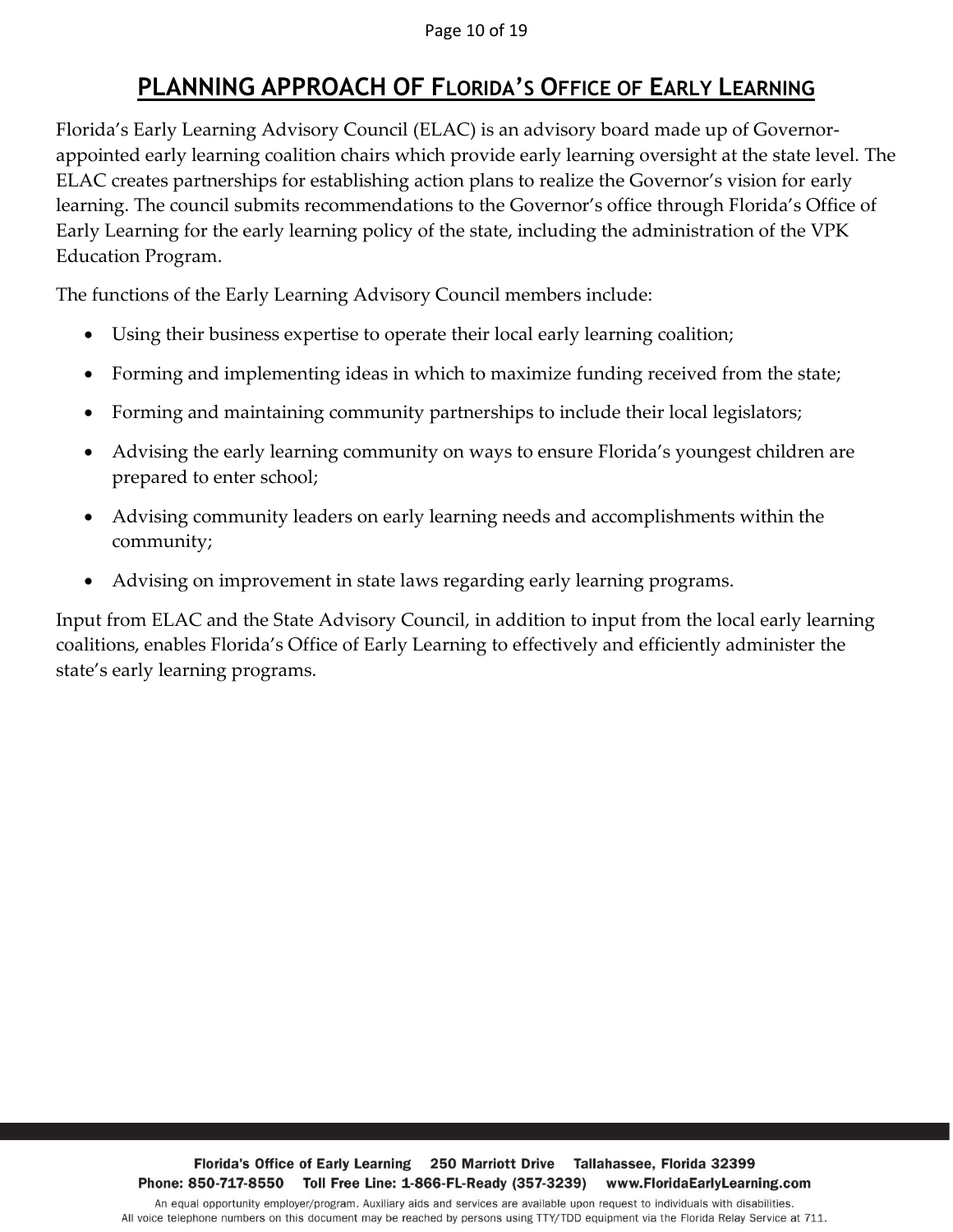### **TRENDS AND CONDITIONS ANALYSIS**

#### <span id="page-11-0"></span>**EARLY LEARNING SERVICES**

Florida's early learning programs and services provide valuable early educational opportunities for families and their young children to help increase the likelihood of ongoing educational achievement and future success. Florida's Office of Early Learning is dedicated to ensuring the accessibility, affordability, and quality of early learning services for Florida's children and families by supporting the following primary goals for Florida's early learning system:

- Administer the operational requirements of Florida's Voluntary Prekindergarten (VPK) education program in a timely and effective manner so that every 4-year-old child can receive a high-quality early learning opportunity
- Oversee the continuous quality improvement and accountability of quality, affordable early education and child care through the School Readiness programs, providing Florida's working and underemployed families the opportunity to achieve economic self-sufficiency
- Administer the Child Care Resource & Referral programs to inform parents with child care information, local community services, and high-quality, full-choice early learning opportunities for their children

Florida's Office of Early Learning is responsible for administering the early learning programs and services at the state level. It is responsible for adopting and maintaining coordinated programmatic, administrative, and fiscal policies and standards for all local early learning coalitions. Florida's 31 early learning coalitions are responsible for planning and implementing early learning programs at the local level. In partnership with 31 early learning coalitions and more than 15,000 child care providers, Florida's early learning programs serve in excess of 350,000 children and their families annually.

The following trends and conditions create challenges for the administration and delivery of Florida's early learning programs:

 Although the number of Florida's children living in poverty is rising as the state's overall population continues to grow, funding for School Readiness programs has remained approximately constant. According to the most recent Early Learning Estimating Conference (November 2004), School Readiness Programs serve approximately 28.9 percent of the children from birth through 4 years of age who live below 150 percent of the federal poverty level. Together with the federal Head Start program and other preschool programs delivered through the Department of Education, School Readiness Programs serve less than one-half of these economically disadvantaged children.

Florida's Office of Early Learning 250 Marriott Drive Tallahassee, Florida 32399 Phone: 850-717-8550 Toll Free Line: 1-866-FL-Ready (357-3239) www.FloridaEarlyLearning.com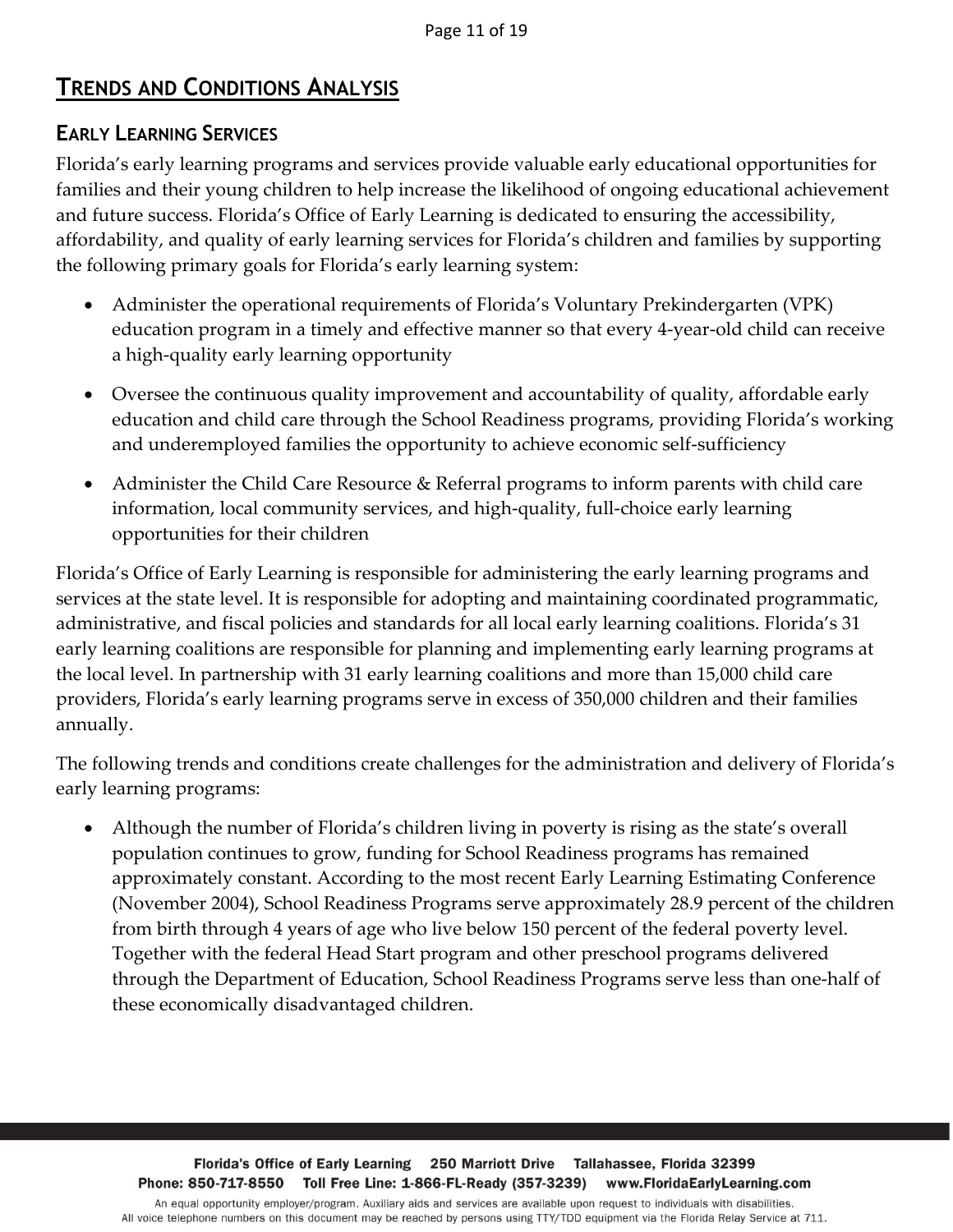- With the current economic conditions, level School Readiness funding for the past eight years, increased demand for child care (there are currently more than 80,000 children on School Readiness Program wait lists statewide), the rising cost of quality child care and increasing demands and requirements for child care providers, early learning coalitions must make the difficult decision between serving more children, sufficiently paying providers or increasing child care quality.
- With the ongoing delivery of the VPK program and the increased demand for higher quality early learning educational programs, early learning coalitions are conducting increased monitorings of and technical assistance renderings to child care providers to ensure accountability and improved quality. This demand coupled with continued decreasing of the Base Student Allocation continues to strain the limited administrative funds available to the coalitions for this important responsibility.
- The ongoing delivery of the VPK program has highlighted the need to ensure that there are enough willing, able and qualified providers and teachers to serve all of the families who want their children to participate in the VPK program. There are administrative funding limitations at both the state and local levels to systematically ensure that there are enough qualified early learning providers and teachers. Partnering with the state's workforce system has filled some gaps, but additional funds are needed to ensure that there is a qualified early learning workforce to meet the demand.
- The current data system, the Enhanced Field System (EFS), cannot adequately support the administrative and programmatic needs of a statewide early learning system. EFS is a distributed data system that is more than ten years old, outdated, and independently maintained at each local early learning coalition or contractor site.

In June 2007 the Agency for Workforce Innovation re-launched the development and implementation of the Early Learning Information System (ELIS), a web-enabled, centralized data system for supporting families, providers, coalitions, and Florida's Office of Early Learning in tracking all aspects of the state's early learning system. During the 2010 Legislative session, the Agency for Workforce Innovation's Office of Early Learning secured the funding to continue the development and design of the Early Learning Information System (ELIS).

After the reorganization and establishment of Florida's Office of Early Learning in 2011, authority to continue funding the project was provided in HB5001—General Appropriations Act enacted in March of 2012 for Fiscal Year 2012-2013. ELIS will be used to administer a \$1.1 billion early learning budget and provide the following benefits:

- Streamlines administrative processes including attendance tracking, eligibility processing, and provider payments
- Reduces potential fraud and overpayments
- Creates data sharing capabilities between educators, parents, providers and state agencies

Florida's Office of Early Learning 250 Marriott Drive Tallahassee, Florida 32399 Phone: 850-717-8550 Toll Free Line: 1-866-FL-Ready (357-3239) www.FloridaEarlyLearning.com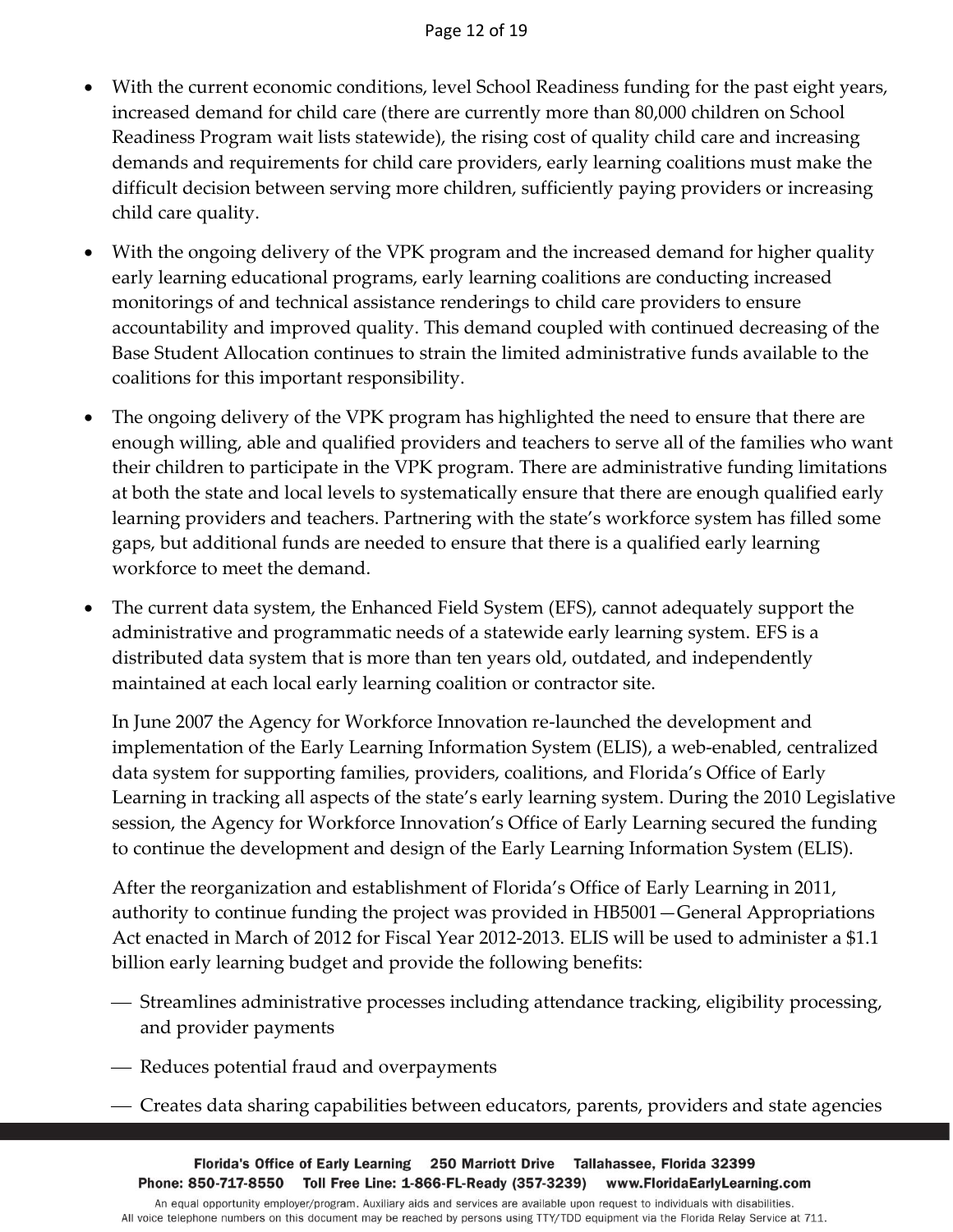- Allows parents easy on-line access to child care resource and referral information along with child development and early education information
- Allows providers easy on-line access to update program information and enter attendance for children enrolled in the School Readiness and VPK programs

The updated feasibility study estimates a cost savings of \$26 million a year due to enhanced efficiencies in program operations. The cost savings could potentially be used to fund 7,000 more children every year in the school readiness program.

Florida's Office of Early Learning 250 Marriott Drive Tallahassee, Florida 32399 Phone: 850-717-8550 Toll Free Line: 1-866-FL-Ready (357-3239) www.FloridaEarlyLearning.com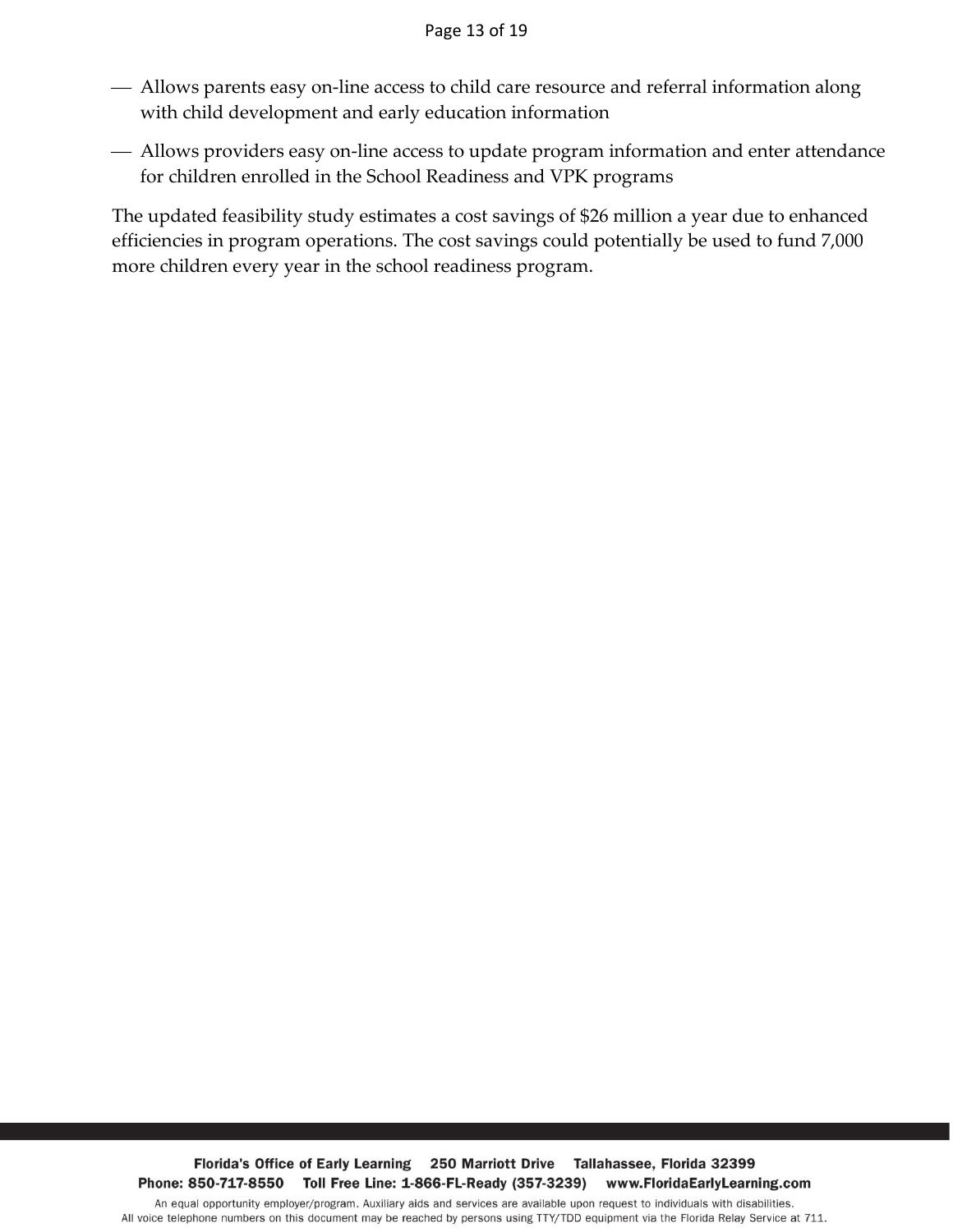#### Page 14 of 19

### **PERFORMANCE MEASURES AND STANDARDS—LRPP EXHIBIT II**

#### **LRPP EXHIBIT II - PERFORMANCE MEASURES AND STANDARDS**

| Department: Florida's Office of Early Learning | Department No.: 48000000 |  |
|------------------------------------------------|--------------------------|--|
|                                                |                          |  |
| Program: Early Learning                        | Code:48220000            |  |
| Service/Budget Entity: Early Learning Services | Code:48220400            |  |

*NOTE: Approved primary service outcomes must be listed first.*

<span id="page-14-0"></span>

| Approved Performance Measures for FY 2012-13 (Words)                   | Approved Prior<br>Year Standard<br>FY 2011-12<br>(Numbers) | Prior Year<br>Actual<br>FY 2011-12<br>(Numbers) | Approved<br>Standards for<br>FY2012-13<br>(Numbers) | Requested<br>Standard<br>FY 2013-14<br>(Numbers) |
|------------------------------------------------------------------------|------------------------------------------------------------|-------------------------------------------------|-----------------------------------------------------|--------------------------------------------------|
| Percentage of children "ready" for school when they enter kindergarten | 89.0%                                                      | 94.8%                                           | 95.3%                                               | 95.8%                                            |
| Number of 4 year olds enrolled in Voluntary Pre-Kindergarten           | 171.344                                                    | 175,600                                         | 183,985                                             | 190,225                                          |

<span id="page-14-1"></span>*\*Based on estimates from August 2011 VPK Estimating Conference.*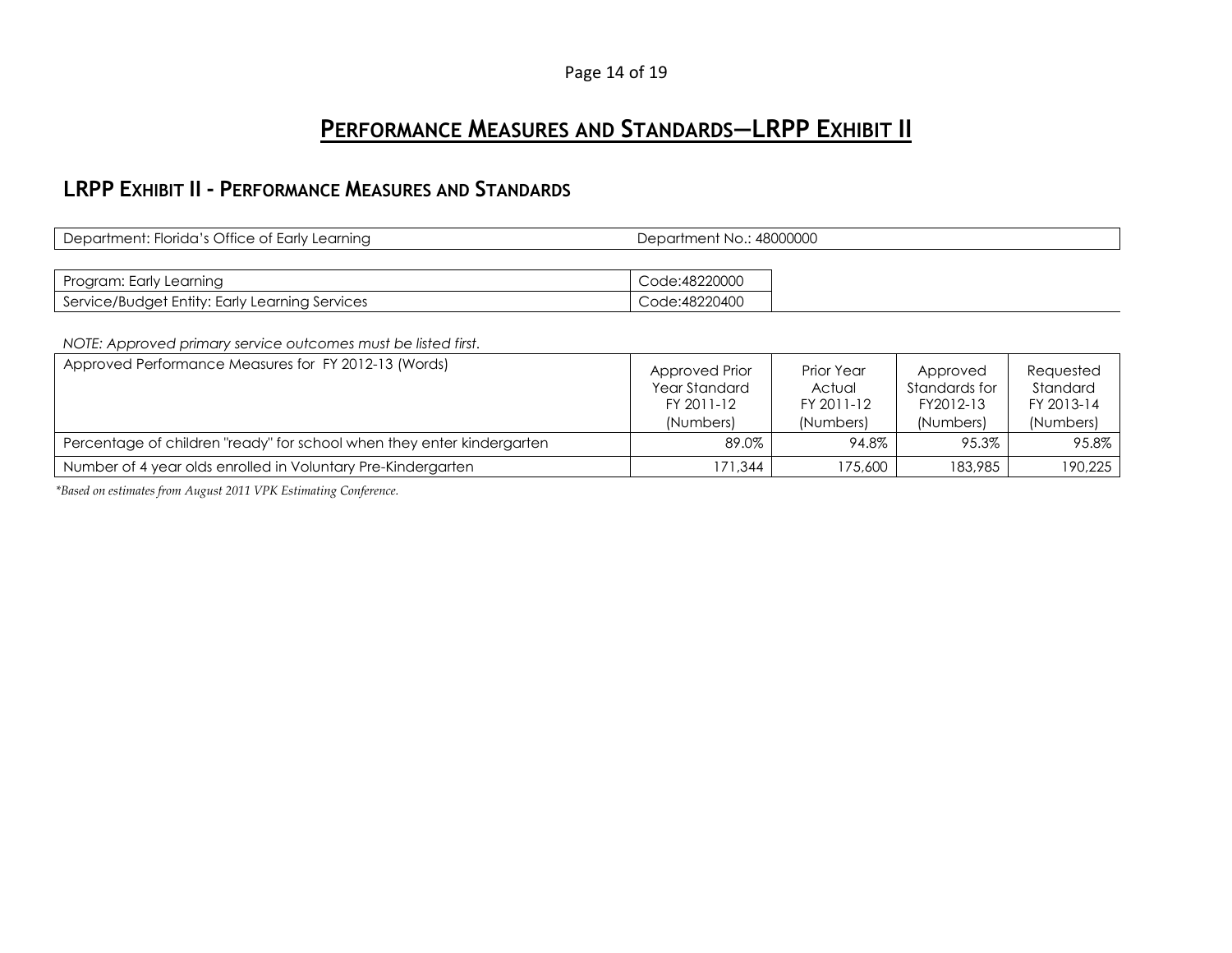#### Page 15 of 19

## **ASSESSMENT OF PERFORMANCE FOR APPROVED PERFORMANCE MEASURES—LRPP EXHIBIT III**

<span id="page-15-1"></span><span id="page-15-0"></span>

| LRPP EXHIBIT III: PERFORMANCE MEASURE ASSESSMENT                                                                                                                                                             |                           |                                                               |                                                                                                             |
|--------------------------------------------------------------------------------------------------------------------------------------------------------------------------------------------------------------|---------------------------|---------------------------------------------------------------|-------------------------------------------------------------------------------------------------------------|
| Department: Florida's Office of Early Learning                                                                                                                                                               |                           |                                                               |                                                                                                             |
| Program: Early Learning                                                                                                                                                                                      |                           |                                                               |                                                                                                             |
| Service/Budget Entity: Early Learning Services                                                                                                                                                               |                           |                                                               |                                                                                                             |
| Measure: Percentage of children "ready" for school when they enter kindergarten<br>Action:                                                                                                                   |                           |                                                               |                                                                                                             |
| $\boxtimes$ Performance Assessment of Outcome Measure                                                                                                                                                        |                           | <b>Revision of Measure</b>                                    |                                                                                                             |
| Performance Assessment of Output Measure                                                                                                                                                                     |                           | Deletion of Measure                                           |                                                                                                             |
| Adjustment of GAA Performance Standards                                                                                                                                                                      |                           |                                                               |                                                                                                             |
| Approved Standard                                                                                                                                                                                            | <b>Actual Performance</b> | <b>Difference</b>                                             | Percentage                                                                                                  |
|                                                                                                                                                                                                              | Results                   | (Over/Under)                                                  | Difference                                                                                                  |
| 93%<br>Factors Accounting for the Difference:                                                                                                                                                                | 77.6%                     | (15.4%)                                                       | 16.5%                                                                                                       |
| Internal Factors (check all that apply):                                                                                                                                                                     |                           |                                                               |                                                                                                             |
| <b>Personnel Factors</b>                                                                                                                                                                                     |                           | <b>Staff Capacity</b>                                         |                                                                                                             |
| <b>Competing Priorities</b>                                                                                                                                                                                  |                           | Level of Training                                             |                                                                                                             |
| Previous Estimate Incorrect                                                                                                                                                                                  | ⊠                         | Other (Identify)                                              |                                                                                                             |
| Explanation:                                                                                                                                                                                                 |                           |                                                               |                                                                                                             |
|                                                                                                                                                                                                              |                           |                                                               |                                                                                                             |
| External Factors (check all that apply):<br>$\boxtimes$ Resources Unavailable                                                                                                                                |                           |                                                               |                                                                                                             |
| Legal/Legislative Change                                                                                                                                                                                     |                           | $\boxtimes$ Technological Problems<br><b>Natural Disaster</b> |                                                                                                             |
| $\boxtimes$ Target Population Change                                                                                                                                                                         |                           | □ Other (Identify)                                            |                                                                                                             |
| $\Box$ $\Box$ This Program/Service Cannot Fix The Problem                                                                                                                                                    |                           |                                                               |                                                                                                             |
| □ Current Laws Are Working Against The Agency Mission                                                                                                                                                        |                           |                                                               |                                                                                                             |
| Explanation: The current outdated EFS system has posed technological challenges to the agencies and                                                                                                          |                           |                                                               |                                                                                                             |
| staff that use this system to enter and maintain the School Readiness data resulting in incomplete data                                                                                                      |                           |                                                               |                                                                                                             |
| entries in a system that requires dual data entry in the Child Care Resource and Referral and School<br>Readiness parts of the database. Due to an increase in unemployment, the target population of School |                           |                                                               |                                                                                                             |
| Readiness clients has declined, since one of the primary requirements of the School Readiness program is                                                                                                     |                           |                                                               |                                                                                                             |
| that the parent(s) be employed. In addition to this factor, there has been a reduction in State funds<br>available for School Readiness causing an increase in School Readiness wait lists.                  |                           |                                                               |                                                                                                             |
|                                                                                                                                                                                                              |                           |                                                               |                                                                                                             |
| Management Efforts to Address Differences/Problems (check all that apply):                                                                                                                                   |                           |                                                               |                                                                                                             |
| Training                                                                                                                                                                                                     |                           | $\boxtimes$ Technology                                        |                                                                                                             |
| Personnel                                                                                                                                                                                                    |                           | Other (Identify)                                              |                                                                                                             |
| Recommendations: Florida's Office of Early Learning is developing a new Early Learning Information                                                                                                           |                           |                                                               |                                                                                                             |
|                                                                                                                                                                                                              |                           |                                                               | database system that will be implemented by July, 2013. This new system will eliminate duplicate data entry |
| by staff; reduce staff time by utilizing a customer and provider portal for some of the functions currently<br>performed by staff, allowing more funds to be utilized for School Readiness enrollments.      |                           |                                                               |                                                                                                             |
| of Policy and Rudget - July 2012                                                                                                                                                                             |                           |                                                               |                                                                                                             |

Office of Policy and Budget—July 2012

Florida's Office of Early Learning 250 Marriott Drive Tallahassee, Florida 32399 Phone: 850-717-8550 Toll Free Line: 1-866-FL-Ready (357-3239) www.FloridaEarlyLearning.com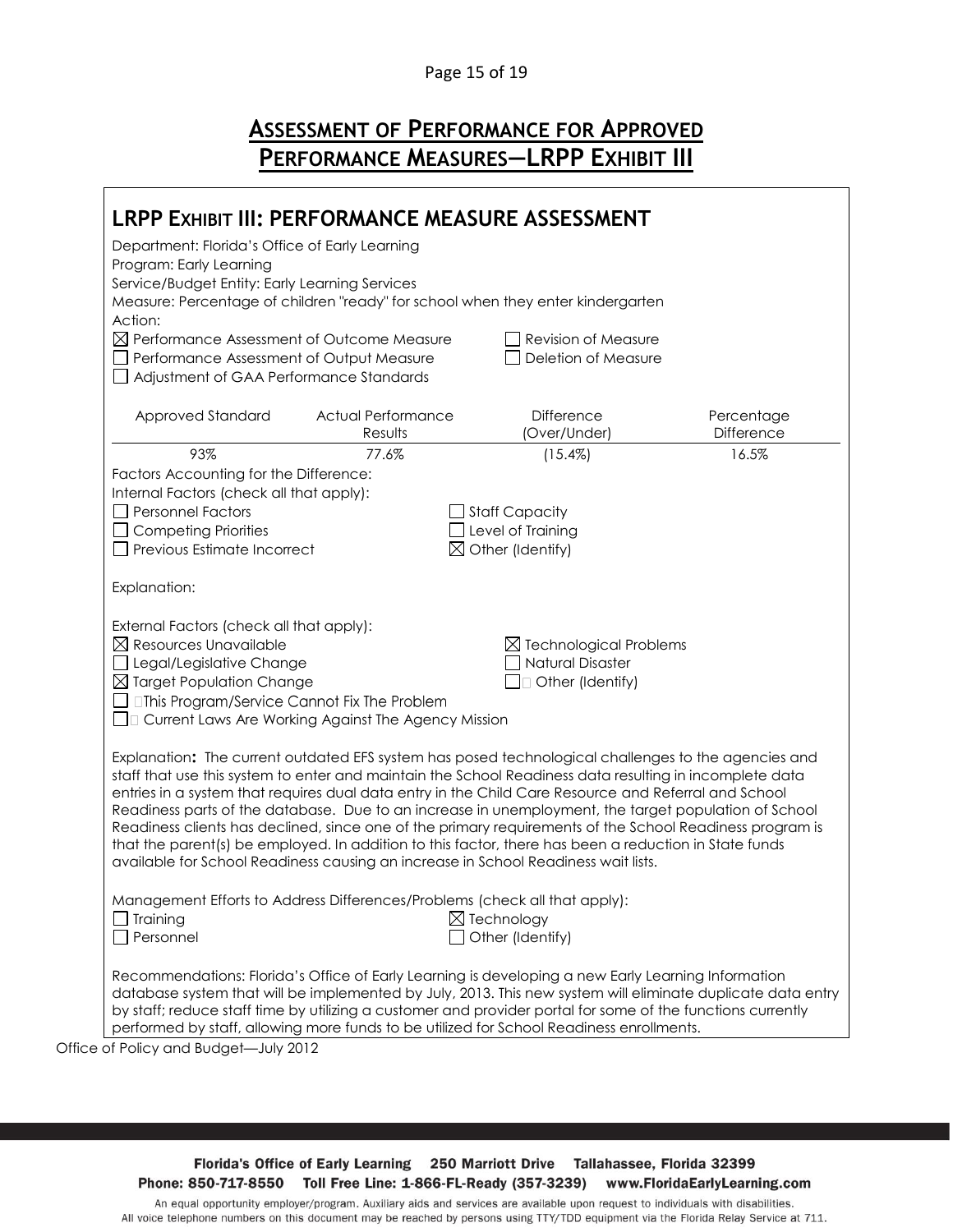Page 16 of 19

# <span id="page-16-0"></span>INTENTIONALLY LEFT BLANK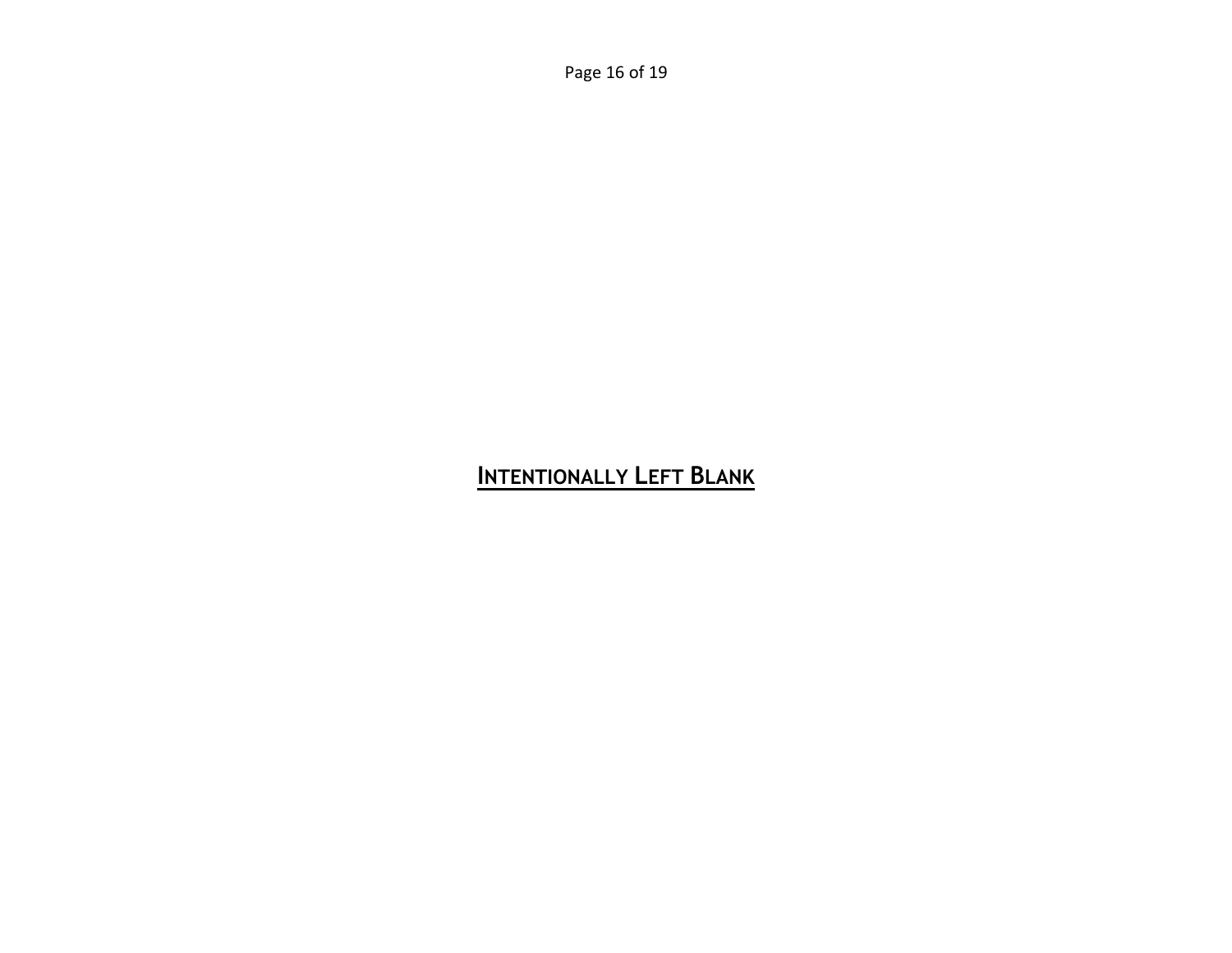# **ASSOCIATED ACTIVITIES CONTRIBUTING TO PERFORMANCE MEASURES—LRPP EXHIBIT V**

<span id="page-17-1"></span><span id="page-17-0"></span>

| <b>LRPP EXHIBIT VI: IDENTIFICATION OF ASSOCIATED ACTIVITY CONTRIBUTING TO PERFORMANCE MEASURES</b>              |                                                                                                          |  |                                                            |  |  |  |  |
|-----------------------------------------------------------------------------------------------------------------|----------------------------------------------------------------------------------------------------------|--|------------------------------------------------------------|--|--|--|--|
|                                                                                                                 | LRPP EXHIBIT VII: IDENTIFICATION OF ASSOCIATED ACTIVITY CONTRIBUTING TO PERFORMANCE MEASURES (CONTINUED) |  |                                                            |  |  |  |  |
| Measure<br>Approved Performance Measures for FY 2012-13 (Words)<br>Associated Activities Title<br><b>Number</b> |                                                                                                          |  |                                                            |  |  |  |  |
|                                                                                                                 |                                                                                                          |  |                                                            |  |  |  |  |
| 43                                                                                                              | Percentage of children "ready" for school when they enter<br>kindergarten                                |  | Provide Voluntary Prekindergarten (VPK) Education Services |  |  |  |  |
|                                                                                                                 |                                                                                                          |  | <b>Provide School Readiness Services</b>                   |  |  |  |  |
| 44                                                                                                              | Number of 4 year olds enrolled in Voluntary Pre-Kindergarten                                             |  | Provide Voluntary Prekindergarten (VPK) Education Services |  |  |  |  |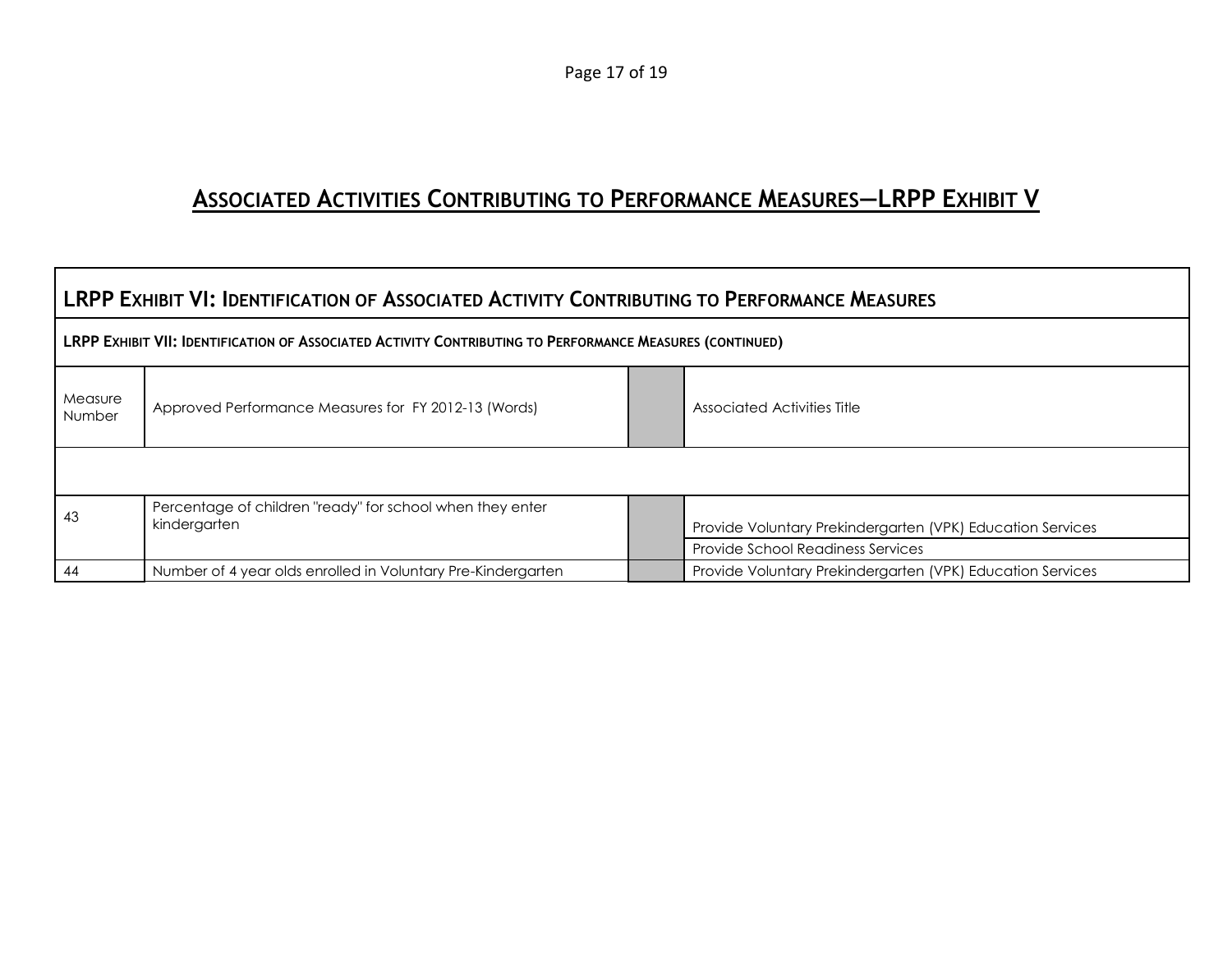#### Page 18 of 19

| Florida's Office of Early Learning                                                                                               | <b>FISCAL YEAR 2011-12</b> |                    |                                           |  |                                                 |
|----------------------------------------------------------------------------------------------------------------------------------|----------------------------|--------------------|-------------------------------------------|--|-------------------------------------------------|
| <b>SECTION I: BUDGET</b>                                                                                                         | <b>OPERATING</b>           |                    |                                           |  | <b>FIXED</b><br><b>CAPITAL</b><br><b>OUTLAY</b> |
| TOTAL ALL FUNDS GENERAL APPROPRIATIONS ACT                                                                                       |                            |                    | 1,032,846,053                             |  | $\Omega$                                        |
| ADJUSTMENTS TO GENERAL APPROPRIATIONS ACT<br>(Supplementals, Vetoes, Budget Amendments, etc.)                                    |                            |                    |                                           |  | $\Omega$                                        |
| FINAL BUDGET FOR AGENCY                                                                                                          |                            |                    | 1.032.846.053                             |  | $\mathbf 0$                                     |
|                                                                                                                                  |                            |                    |                                           |  |                                                 |
| <b>SECTION II: ACTIVITIES * MEASURES</b>                                                                                         | Number of Units            | $(1)$ Unit<br>Cost | (2)<br><b>Expenditures</b><br>(Allocated) |  | $(3)$ FCO                                       |
| Executive Direction, Administrative Support and<br>Information Technology (2)                                                    |                            |                    |                                           |  |                                                 |
| Provide School Readiness Services * Number of children<br>(FTE) served in School Readiness Program                               | 114,265                    | 5,284.09           | 603.786.447                               |  |                                                 |
| Provide Voluntary Prekindergarten (VPK) Education<br>Services * Number of children (FTE) served in VPK<br>program (program year) | 159,536                    | 2.511.60           | 400,690,771                               |  |                                                 |
|                                                                                                                                  |                            |                    |                                           |  |                                                 |
| <b>TOTAL</b>                                                                                                                     |                            |                    | 1,004,447,218                             |  |                                                 |
| SECTION III: RECONCILIATION TO BUDGET                                                                                            |                            |                    |                                           |  |                                                 |
| <b>PASS THROUGHS</b>                                                                                                             |                            |                    |                                           |  |                                                 |
| <b>TRANSFER - STATE AGENCIES</b>                                                                                                 |                            |                    | 9.788.056                                 |  |                                                 |
| AID TO LOCAL GOVERNMENTS                                                                                                         |                            |                    |                                           |  |                                                 |
| PAYMENT OF PENSIONS, BENEFITS AND CLAIMS                                                                                         |                            |                    |                                           |  |                                                 |
| OTHER                                                                                                                            |                            |                    |                                           |  |                                                 |
| REVERSIONS (as of 9/24/12)                                                                                                       |                            |                    | 18,580,779                                |  |                                                 |
| <b>TOTAL BUDGET FOR AGENCY (Total Activities + Pass</b><br>Throughs + Reversions) - Should equal Section I above.                |                            |                    | 1,032,846,053                             |  |                                                 |

SCHEDULE XI/EXHIBIT VIII: AGENCY-LEVEL UNIT COST SUMMARY

(1) Some activity unit costs may be overstated due to the allocation of double budgeted items.

(2) Expenditures associated with Executive Direction, Administrative Support and Information Technology have been allocated based on FTE. Other allocation methodologies could result in significantly different unit costs per activity. (3) Information for FCO depicts amounts for current year appropriations only. Additional information and systems are needed to develop meaningful FCO unit costs.

(4) Final Budget for Agency and Total Budget for Agency may not equal due to rounding.

Florida's Office of Early Learning 250 Marriott Drive Tallahassee, Florida 32399 Phone: 850-717-8550 Toll Free Line: 1-866-FL-Ready (357-3239) www.FloridaEarlyLearning.com